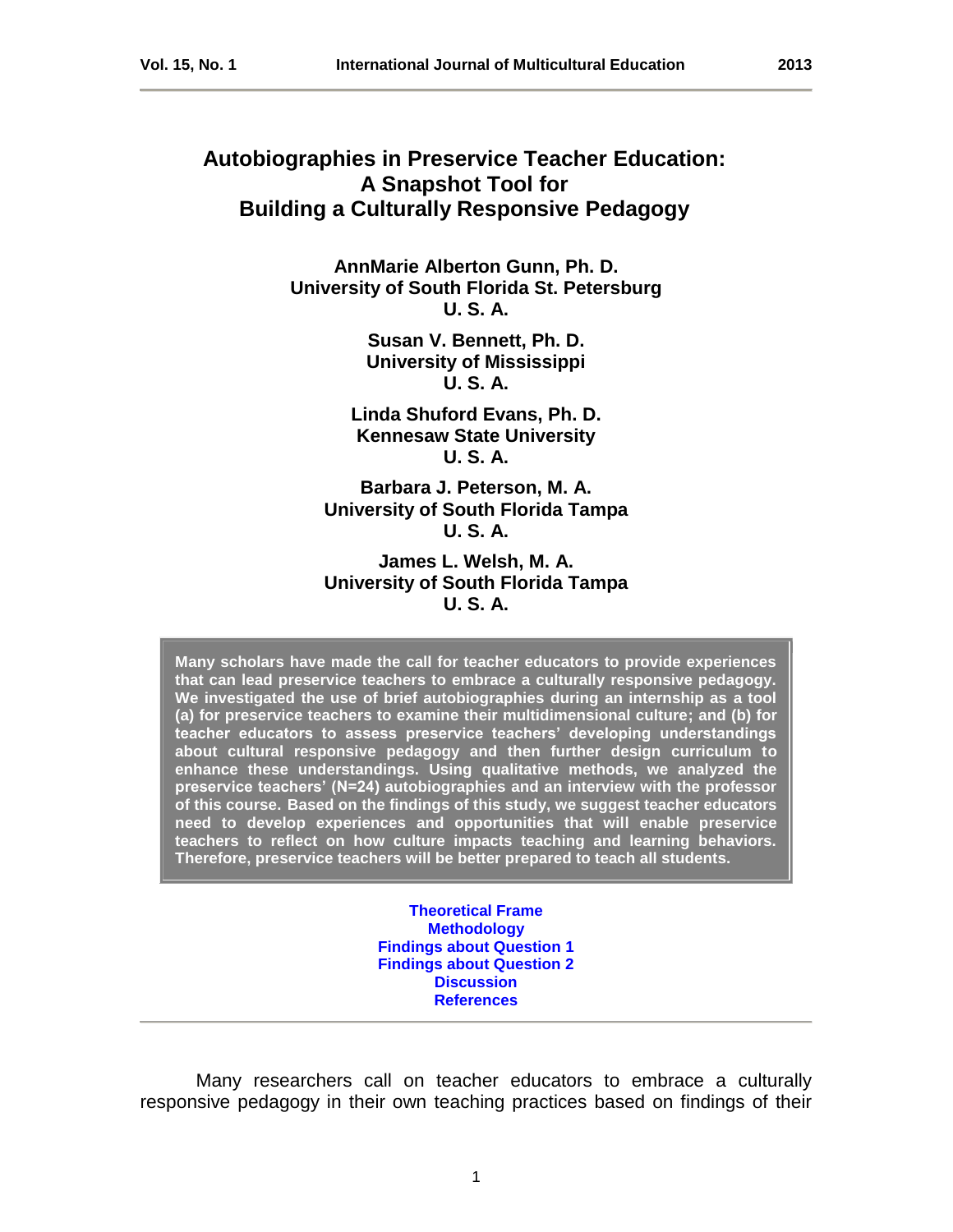empirical multicultural research (Gay & Kirkland, 2003; Gunn, 2011; Kleinfeld, 1998; Ladson-Billings, 2000). Illuminating this call are current statistics that describe how White students are still academically outperforming their diverse peers. Based on results of national assessments of reading and mathematics, continued achievement gaps are evident for Black and Hispanic students as compared to White peers (Hemphill & Vanneman, 2011; Vanneman, Hamilton, Baldwin Anderson, & Rahman, 2009). Examination of high school graduation rates further demonstrates the significant academic discrepancies across ethnic groups (Chapman, Laird, Ifill, & KewalRamani, 2011). The Urban Institute's report on ethnic minority graduation rates showed White and Asian American students at 75-77% and Black and Hispanic students at 50% (Swanson, 2004). Researchers have presented evidence that culturally responsive pedagogy narrows this gap as culture impacts teaching and learning (Fordham & Ogbu, 1986; Jordan, 1985; Ladson-Billings, 1995). Therefore, teacher educators should respond by embracing a culturally responsive practice in their own teaching to facilitate the development of preservice teachers' cultural responsiveness.

Eighty to ninety percent of preservice teachers are White, monolingual, young females, from middle class backgrounds in the United States (Lowenstein, 2009; Sleeter, 2001). These demographics contrast with the sociocultural characteristics of our K-12 students. Comparable to preservice teachers, teacher educators also are predominately White females who come from a middle class background (Lowenstein, 2009). Lowenstein (2009) states, "A more complete portrait of the demographic imperative of teacher preparation depicts a majority of white, lower middle class professors who mostly lack urban teaching experiences preparing white, lower middle class female students to be teachers" (p. 170). Therefore, it is imperative that teacher educators not only support and continually develop their own culturally responsive teaching practices, but also model this pedagogy for their preservice teachers. We suggest the utilization of brief "snapshot" autobiographies as one tool for assessing the knowledge and culture of their preservice teachers in order to design instruction that embraces a culturally responsive pedagogy.

The purpose of this manuscript is twofold. First, we propose that teacher educators engage preservice teachers in self-examination through brief written autobiographies as a vehicle for developing a culturally responsive pedagogy. Second, we discuss the use of these snapshot autobiographies as a tool for teacher educators to assess the cultural awareness and needs of their preservice teachers. This study adds to the current literature on culturally responsive research and teaching pedagogy as well as begins to address the call (He & Cooper, 2009) for pedagogical tools that teacher educators can use to foster a culturally responsive pedagogy with preservice teachers.

We first define culture and then address the importance of preservice teachers' understanding of their own culture. Next, we propose that teacher educators address this cultural mismatch by using culturally responsive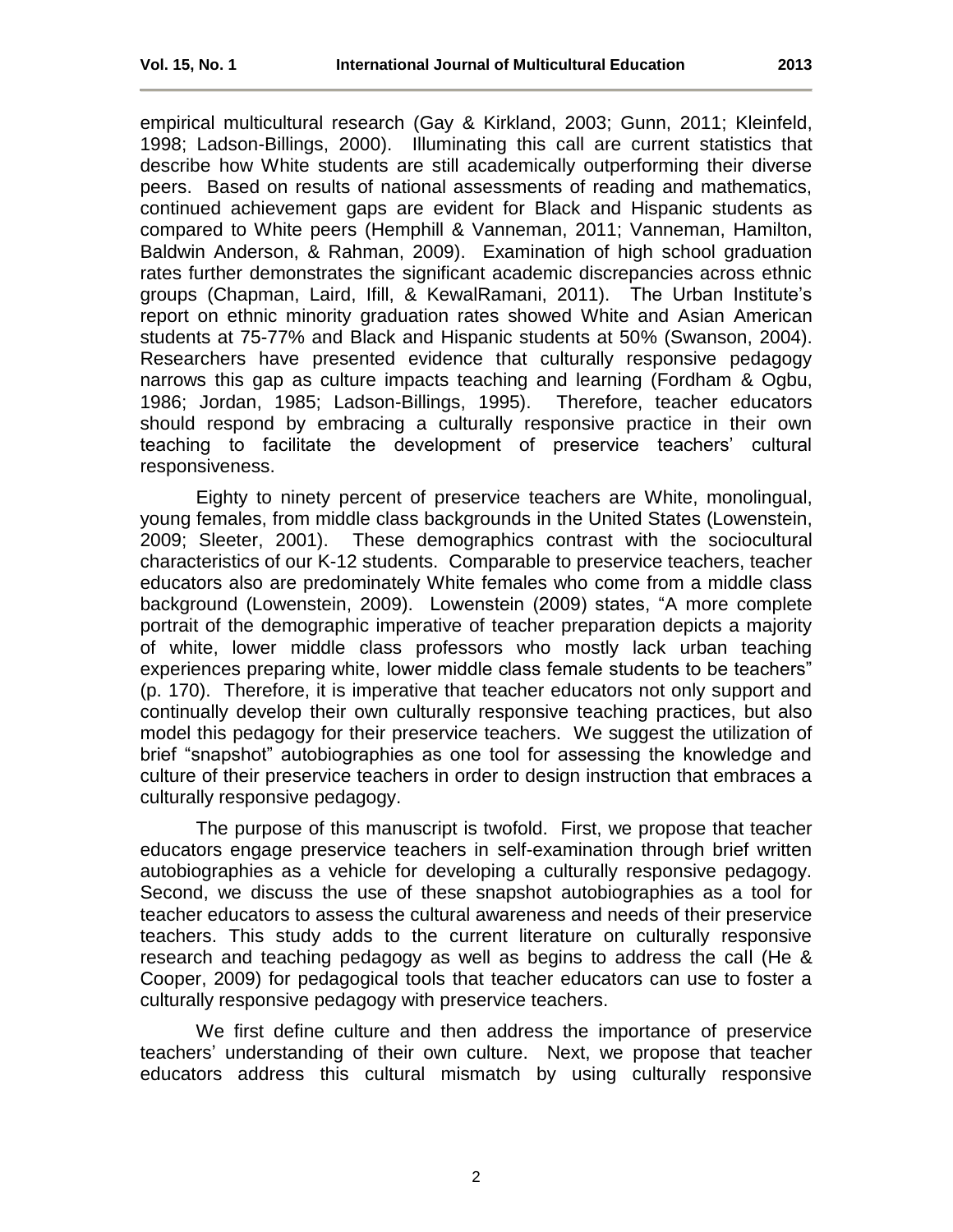pedagogy within their own practice. Finally, we present reflective writing as one tool to help develop culturally responsive pedagogy with preservice teachers.

#### **Cultural Awareness**

Culture consists of the learned language, beliefs, values, and behaviors infused into every aspect of our lives (Evans & Gunn, 2011). Banks (2006) more specifically defines culture as the many aspects of a person's identity such as race, religion, language, sexual orientation, gender, and social class (see Figure 1). People associate with or distinguish themselves from one another through these cultural aspects. Although classroom settings often bring together children of diverse ethnicities, religions, and nationalities, the teachers who teach them are overwhelmingly White, female, heterosexual, and from middle class backgrounds (Banks, 2006; Lowenstein, 2009). Zygmunt-Fillwalk and Clark (2007) found that many White, female preservice teachers view culture as a component of membership to a minority group. The preservice teachers in the study identified themselves as not having a culture, but rather as being "American."

While developing understanding of the many dimensions of culture, teachers begin to recognize their own cultural values and beliefs—in essence, their identity. As they begin to reflect upon their complex multidimensional identity, they are better able to **see** their race, ethnicity, social class, gender, language, religion, and sexual orientation as part of a larger multicultural society (Banks, 1993, 2006). Teachers must develop an awareness and understanding of their own identity before they can understand others (Howard, 2006). This type of reflection contributes to the development of culturally responsive pedagogy.



*Figure 1*. Components of Culture: Different Components that Comprise a Person's Culture as Defined by Banks (2006).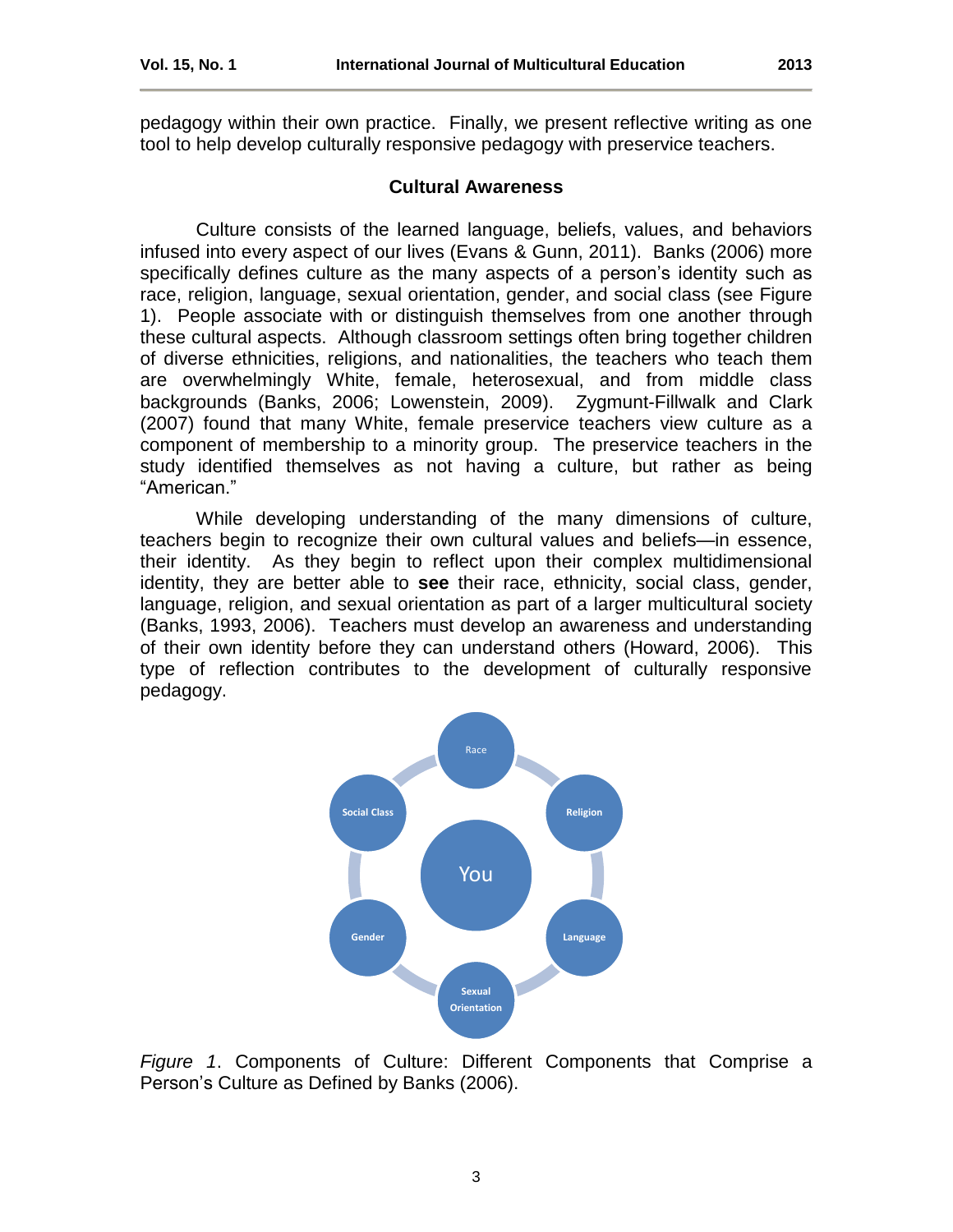# **Cultural Awareness through Self-Reflection**

The development of cultural responsiveness stems from various experiences, as it is multi-dimensional and complex. We believe self-reflection through writing (literacy practices) is an aspect of culturally responsive teaching that needs more exploration. Self-reflection and awareness of one's interpersonal insights are essential to teacher education programs and culturally responsive pedagogy; in order to understand others, individuals must first understand themselves (Howard, 2006; Schmidt, 1999). Some scholars encourage critical self-reflection and analysis to further generate sociocultural consciousness (Gay & Kirkland, 2003; Ladson-Billings, 2000; Villegas & Lucas, 2002), and others emphasize cognitive dissonance as a way to promote increased understandings (Lea & Sims, 2008; McFalls & Cobb-Roberts, 2001). Teachers' unconscious understandings, such as biases and prejudices regarding students from diverse backgrounds, impact their beliefs and teaching practices (Berlak, 2008).

Essential to becoming a culturally responsive teacher is awareness of differentness of self and others and relatedness to other people and cultures (Howard, 2006). Preservice teachers need to know what the differences are and how they connect to others. As educators and researchers, we need to find ways to facilitate deeper reflections and to better prepare preservice teachers in a time-efficient manner (Adams, Bondy, & Kuhel, 2005; Fecho, 2000).

Written reflection can serve as a tool to gain individuals' knowledge of self and others, and through their own self-awareness individuals recognize connections to and differentness from others. In recognition of differences and connections, teachers must respect the values and beliefs of others. Written language provides one channel for individuals to explore the self and others. Preservice teachers' reflections illustrate social/emotional connections and personal growth, and reflections can provide further insight into the development of culturally relevant teachers (Morton & Bennett, 2010). Reflection is a means to examine cognitive dissonance and change. Additionally, reflection provides a way to achieve better understanding of students' cultures and the significance of linking family, home, culture, and learning (Vogt & Au, 1995). However, teacher educators must model the process, ask the right questions, facilitate deeper discussions, and present more in-depth prompts (Adams et al., 2005; Allen & Hermann-Wilmarth, 2004; Fecho, 2000; Morton & Bennett, 2010).

### **Theoretical Frame**

<span id="page-3-0"></span>Mezirow's (1997, 2000) Transformative Learning Theory guided our inquiry. According to Mezirow, transformation occurs through critical reflection and discourse in a safe and comfortable environment. Mezirow (1997) suggests that the process of change occurs around a frame of reference based on assumptions developed through life experiences. Teachers' experiences shape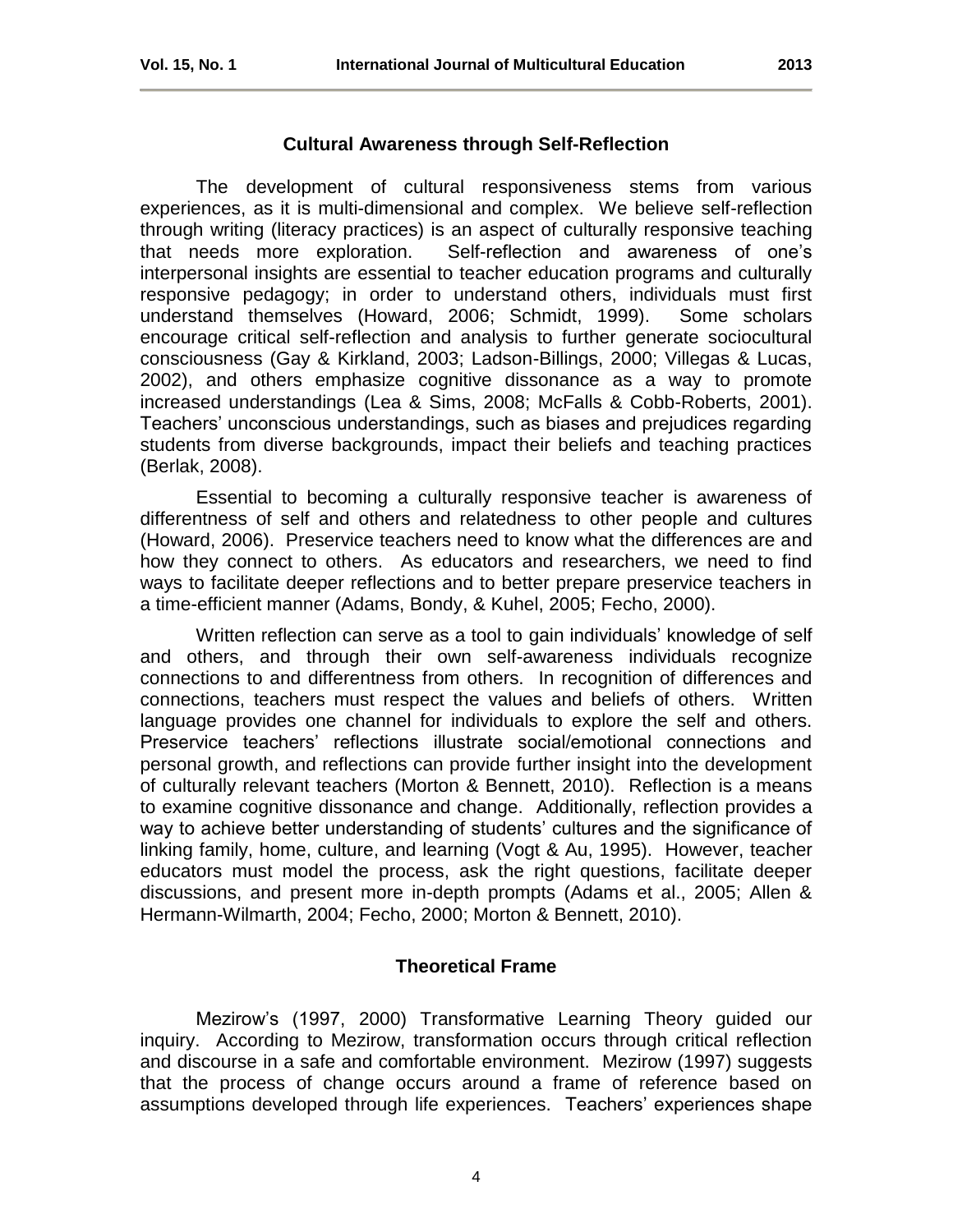their beliefs and values, which impact how they identify their own bias, as well as how these values and beliefs affect others in the classroom (Hale, Snow-Gerono, & Morales, 2008). Therefore, adults' behaviors, perceptions, expectations, feelings, and attitudes are shaped by experiences. In our study, preservice teachers' discourse of critical reflection occurs through their written autobiographies and conversations with each other and their instructor.

Critical reflection is an ongoing process in educators' beliefs and practices and includes questioning behaviors, beliefs, and values (Powell, Zehm, & Garcia, 1996). Individuals construct new knowledge through self-discovery and reflection (Ukpokodu, 2003). Teachers improve instruction and understand their teaching better through reflection in three areas: instructional content, students and their learning, and environment and social context of teaching (Zeichner & Liston, 1996). This critical reflection is essential for the application of culturally responsive pedagogy in classrooms with diverse learners.

Research suggests preservice teachers must reflect critically about experiences with students from diverse ethnic, linguistic, and cultural backgrounds (Adams et al., 2005; Sleeter, 2001). Preservice teachers transform when they negotiate meaning and understanding of their experiences and values through discourse and critical reflection (Mezirow, 1997). After the transformational learning occurs, preservice teachers begin to teach while critically reflecting on their actions.

# **Writing as a Tool for Cultural Awareness**

Preservice teachers' beliefs and experiences influence their instruction and learning (Berry, 2006; Norman & Spencer, 2005). In order to make explicit the experiences that shape their beliefs, Norman and Spencer (2005) asked preservice teachers to write an autobiography, and through this self-examination preservice teachers developed self-awareness to facilitate their transformation to more culturally responsive teachers. The preservice teachers in the study stated that these experiences were personal and creative and consequently more meaningful. The researchers concluded that if teacher educators first know preservice teachers' beliefs and understandings, they will be better able to design course content and field experiences to facilitate preservice teachers' connections of writing research and practice (Chambless & Bass, 1995; Norman & Spencer, 2005).

Some teacher educators have asked preservice teachers to write autobiographies and biographies about their students or community members in order to recognize similarities and differences and to develop better understandings about people from backgrounds different from their own (He & Cooper, 2009; Leftwich & Madden, 2006; Pattnaik 2006; Schmidt & Finkbeiner, 2006; Wake & Modla, 2008). Pattnaik (2006) and Schmidt and Izzo (2003) asked their preservice teachers to write an autobiography and then a biography of someone from a culture different from their own culture. This exercise helped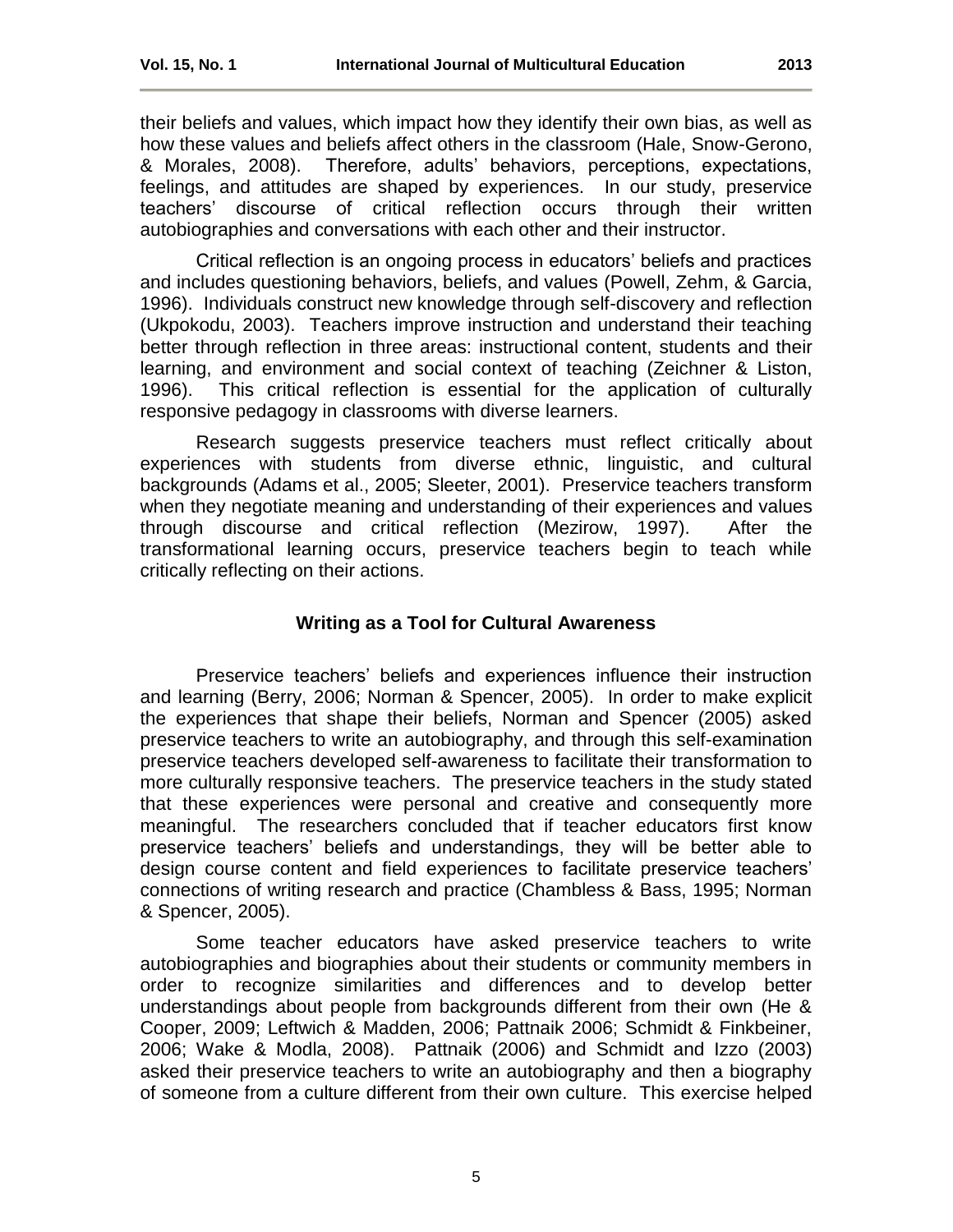preservice teachers explore their own lived experiences and beliefs as they held them up to the mirror of another's experiences and beliefs.

Culturally responsive pedagogy consists of areas hard to measure: selfawareness, attitudes, beliefs, and perceptions (Hedrick, McGee, & Mittag, 2000). Writing helps make the invisible visible. In Schmidt and Finkbeiner's (2006) *ABC's of Cultural Understanding and Communication*, preservice teachers first write an autobiography and then interview someone from a different cultural background and write a biography about that person. Subsequently, they compare and contrast the autobiography and biography, analyze differences, and make connections. He and Cooper (2009) and Leftwich and Madden (2006) implemented Schmidt and Finkbeiner's model. In both studies, the participants wrote autobiographies, and then each interviewed someone from a different cultural background and wrote a biography of that person. Leftwich and Madden (2006) implemented this model with their own practice as teacher educators to investigate the usefulness of the model for literacy instruction and diversity issues and to examine their students' experiences. The researchers discovered that the autobiographies provided opportunities to self-reflect, which facilitated conversations and think-out-loud reflective practices. He and Cooper (2009) implemented this model in a mixed methods study within two courses of a preservice teacher education program. The results of this study illustrated how using autobiographies can prompt preservice teachers to reflect on "not only … who they are, but also who they are in relationship with others and who they are as professionals in the teaching field" (p. 317).

Through writing, individuals think and understand the significance of reflection, critical questioning, and seeing the other. For teachers "to become more transformative individuals, they must make a radical shift and reflect on how their values, beliefs, biases, and experiences influence and guide the work they do with students" (Hale et al., 2008, p. 1424). Once this shift occurs, teachers may then develop an increased self-awareness*.* Writing, and more specifically autobiographies, can be used with preservice teachers on their journey toward developing a culturally responsive pedagogy.

The current study was guided by two overarching questions:

- 1. What can be learned from a study of preservice teachers' brief autobiographies?
- <span id="page-5-0"></span>2. How can brief autobiographies assist teacher educators in the development of course content and culturally responsive preservice teachers?

# **Methodology**

We chose a qualitative design because we wanted to examine how life experiences influenced the preservice teachers' understandings and perspectives (Denzin & Lincoln, 2005; Fraenkel & Wallen, 2003). In particular,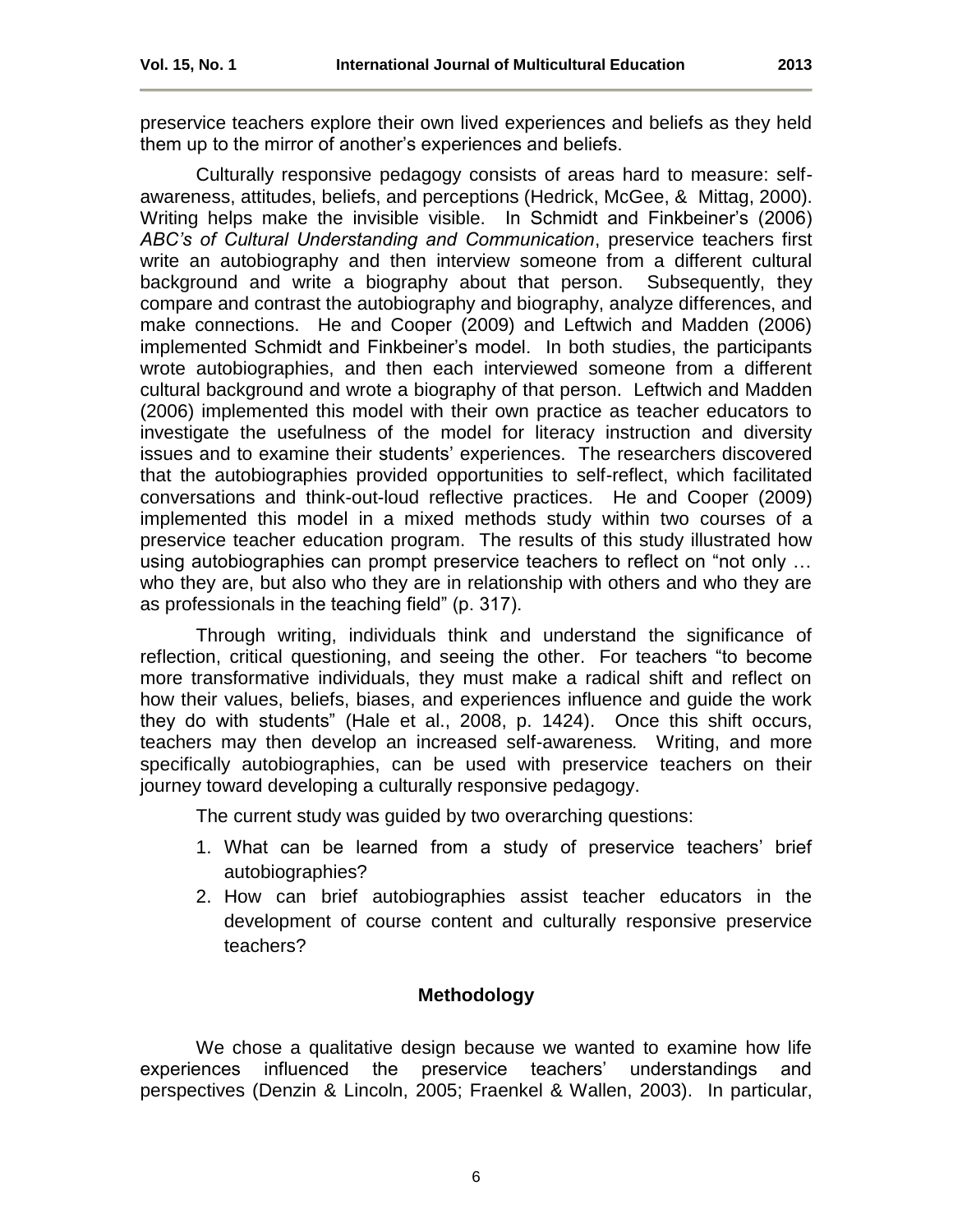we utilized a case study approach to answer our research questions and illuminate our findings (Yin, 2009).

### **Positionality of Researchers**

Positionality statements are included on the first three authors, because they are the researchers who coded, transcribed, analyzed, and synthesized the data from this study. The fourth and fifth authors worked with the first three authors to conceptualize, edit, and revise the manuscript.

The first three researchers/authors are all teacher educators at different universities in the southeastern United States. They hold expertise in the areas of literacy and multicultural education, teach in initial certification programs, and prepare preservice teachers to teach in classrooms with diverse learners. They are White women from middle class backgrounds. The authors are culturally similar to the preservice teacher population with whom they work.

The researchers' life experiences have facilitated their decisions to advocate and support social justice issues within education. For example, they have all worked in K-12 schools with students from diverse socioeconomic, linguistic, and cultural backgrounds and witnessed vast inequities. The first author is also the instructor of the class used for this case study. With the other two authors, she discussed these issues and, as she taught preservice teachers, she began to view their and her own experiences through a different lens, becoming more aware of the transformative process she had experienced as a young, White classroom teacher from a middle class background. As a teacher educator, the instructor recognized the necessity to incorporate multicultural education into all of her courses to better prepare preservice teachers to work effectively with all of their future students. Through exploration of preservice teachers' critical reflections, the instructor queried her own notions of race and diversity as a teacher of diverse learners, as well as from the perspective of preservice teachers.

### **Participants and Course**

Participants in this study included preservice teachers (*N* = 24) who were enrolled in their second internship at a large southeastern university, as well as the instructor of the course. For their internships, each preservice teacher was placed for two days a week in a single grade level classroom, between kindergarten and fifth grade. Additionally, they met for an accompanying seminar one day per week for three hours. The first author of this manuscript was the instructor of the seminar and supervisor of the internships. The preservice teachers' autobiographies were collected during the first seminar meeting. The instructor of the course (first author) was interviewed by the second author at the end of the semester to better understand her experiences as she used information gathered from the brief autobiographies to structure and design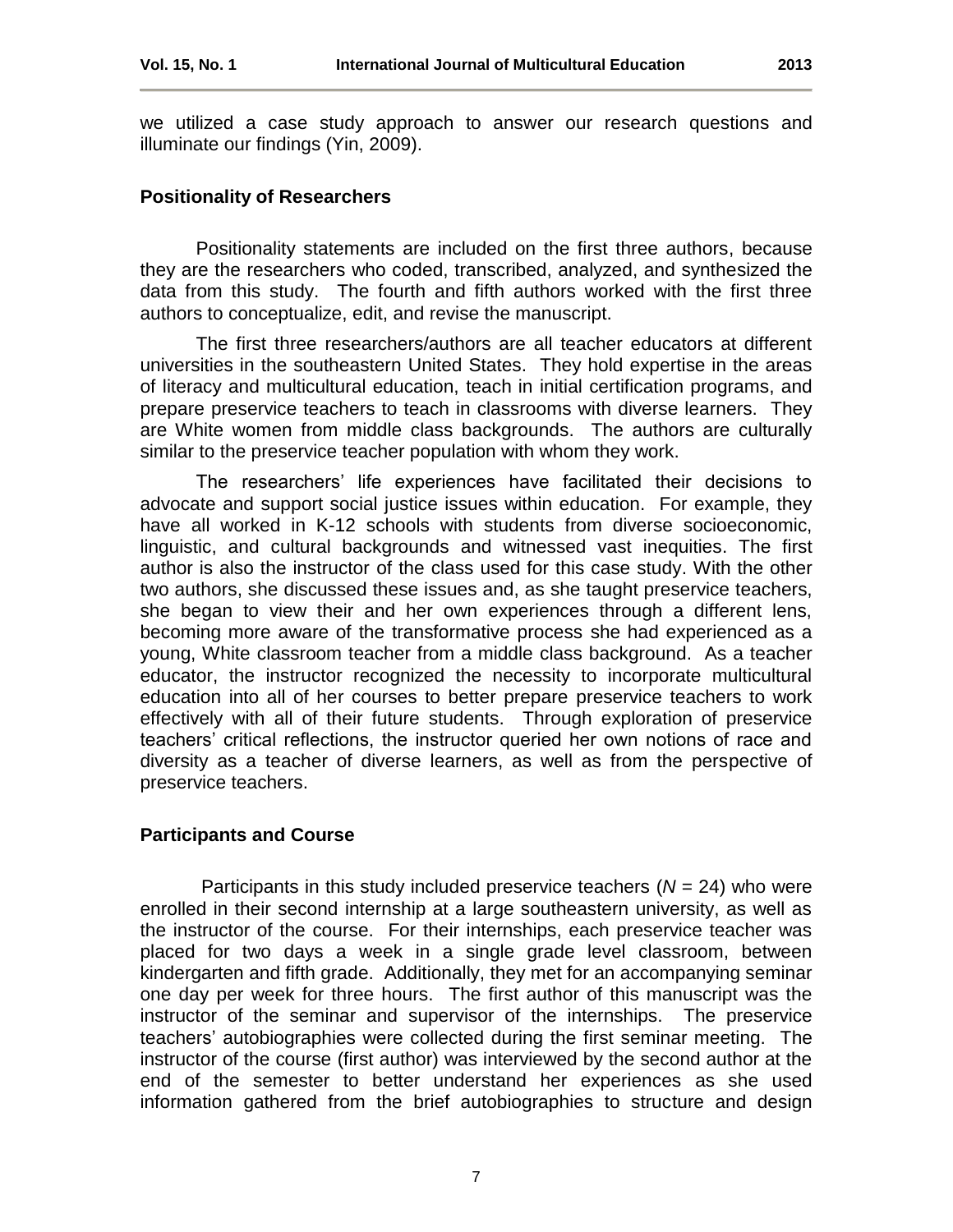course content. The second author used a semi-structured interview format (Kvale & Brinkmann, 2009) and an interview protocol while conducting the interview.

### **Procedure**

The first seminar meeting took place prior to the preservice teachers' first visits to their respective placements. During this meeting, preservice teachers were introduced to the instructor, syllabus, and the two schools where they would be placed. The preservice teachers then looked at the demographic information for both schools. School A was a Title 1 school with 79% of students on free and reduced lunch. Sixty to seventy percent of the students at School A spoke English as a second language. School B's population contrasted sharply with that of School A. Twenty-two percent of the students received free and reduced lunch, and seven percent spoke English as a second language. In the initial seminar, the preservice teachers were shown a visual of the different elements (Figure 1) that comprise one's culture and then, together with their instructor, engaged in discourse about culture.

The instructor of the course demonstrated her own reflexivity and provided examples of cultural elements by sharing reflections on her own culture and background. She spoke to each element of culture shown on Figure 1 and gave other examples to encourage diverse answers and a sense of openness in the discourse.

Finally, the preservice teachers were asked to write a 10-minute autobiography about their own culture, why they chose to become an elementary educator, and how they felt about working with children from diverse backgrounds. This 10-minute timeframe was chosen to give the instructor a "snapshot" look into each of preservice teachers' lives and reasons for choosing education as a field of study. This brief timeframe was also chosen so that the instructor could quickly and efficiently gather information that would be used to design instruction that could meet the needs of the preservice teachers. The preservice teachers were told that they only needed to answer and discuss those parts of the assignment that they felt comfortable sharing. The instructor of the course then read their autobiographies and replied to each preservice teacher with reflection questions to provide the preservice teacher an opportunity for a deeper self-reflection.

### **Data Analysis**

Data sources included: (a) the preservice teachers' autobiographies (*N* = 24), and (b) an interview with the instructor of this course. All (*N* = 24) of the preservice teachers' autobiographies were included in the analysis. The average length of the autobiographies was approximately one handwritten page with a mean of 172 words and a range of 101-281words. To maintain the confidentiality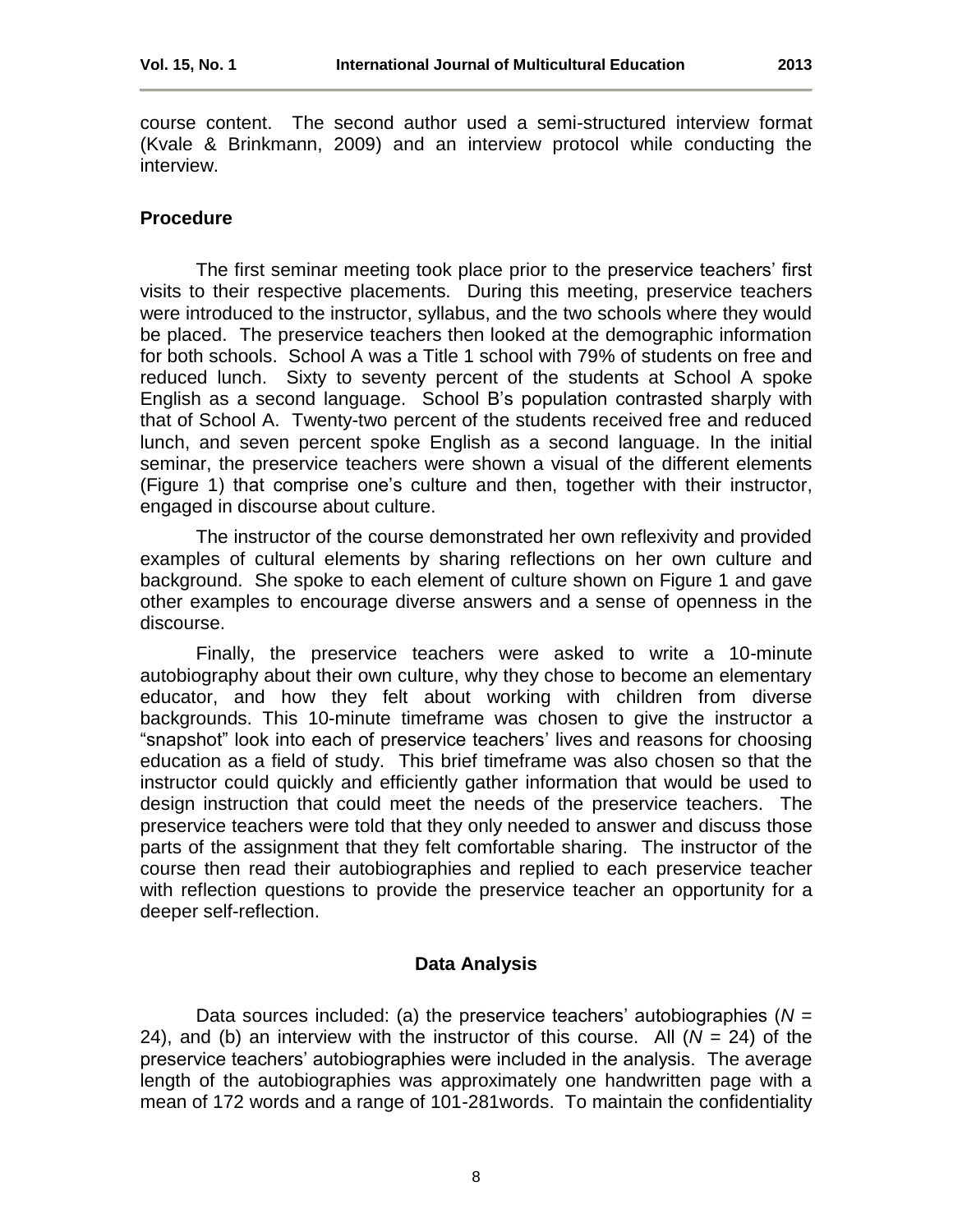of the preservice teachers, the researchers initially removed the names and numbered the autobiographies. The written documents were then individually entered into the Atlas.ti qualitative data analysis software program.

The second author transcribed the interview and subsequently coded and identified initial themes (Strauss & Corbin, 1990). Each researcher read through the data individually, then met to compare initial analysis and emerging themes, thereby increasing the credibility and dependability of the analysis (Anfara, Brown, & Mangione, 2002). All researchers coded independently, and codes were compared, resulting in a 92% intercoder reliability rate. We then printed the data by initial codes and sorted until further themes emerged and collapsed.

### **Findings about Research Question 1: What Can Be Learned from a Study of Preservice Teachers' Brief Autobiographies?**

<span id="page-8-0"></span>In the first seminar meeting, the preservice teachers discussed Banks' (2006) definition of culture and the instructor's insights into her culture. Subsequently, preservice teachers were asked to write a 10-minute autobiography describing their own culture and how they felt about embarking upon their Level 2 internship. Preservice teachers were encouraged to write about all or any elements of their culture they were comfortable discussing. This assignment and the discourse surrounding it provided insights about preservice teachers' understandings of their culture, as well as perspectives on why they chose to begin studying to become a teacher.

### **Culture**

For their brief autobiographies, the preservice teachers were asked specifically to consider Banks' (2006) definition of culture, which includes many aspects of a person's identity such as race, religion, language, sexual orientation, gender, and social class, and then reflect and write about their own culture. Table 1 portrays Banks' cultural elements and the cultural groups with which preservice self-identified within their brief autobiographies.

While many of the preservice teachers wrote about some components of their culture, none of the preservice teachers discussed their sexuality. The element of culture that was most mentioned in their writings was religion. Seven of the preservice teachers identified with Christianity, one preservice teacher identified with a multi-religious background, and 14 did not mention religion or faith. An example from one autobiography follows:

My family is very tied to our local church. My father was a pastor before I was born and now leads music at his brother's church where my mother attends also. My sister and I attend another church in Largo and are both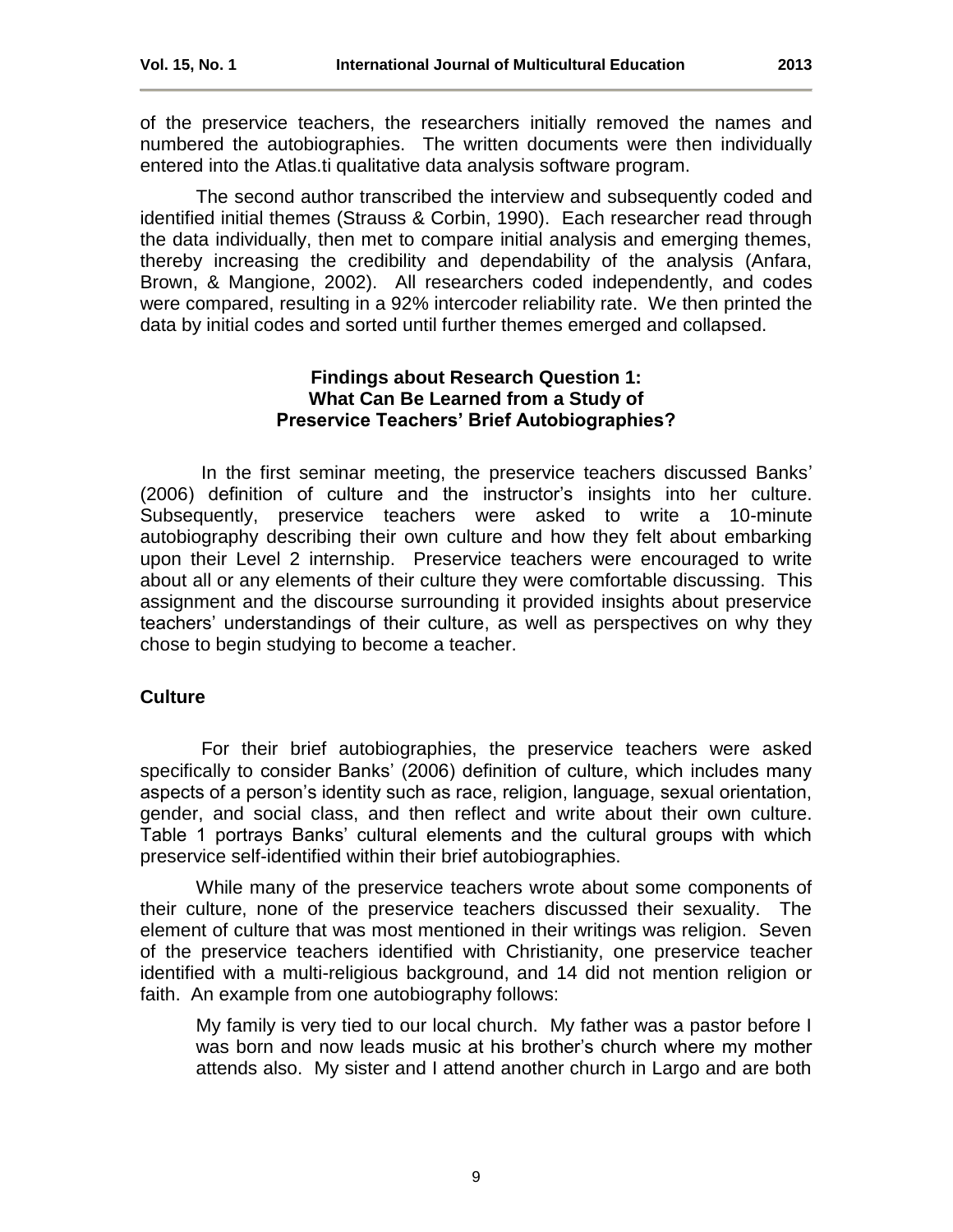fully involved with music ministries and Youth ministry. This has been a great influence on my love for children and desire to teach.

My biggest struggle for sure if I were to teach in a public school would be not sharing my faith. I don't consider myself someone who forces their beliefs on others, but I am apt to talk about it.

The preservice teachers discussed other elements of culture, but none as much as religion and socioeconomic level (SES). While two preservice teachers implied that they came from a lower SES background, eight associated themselves with a mid- to higher-level SES. In all cases, the interns stated that their families' economic status impacted and influenced their lives. Two examples follow:

My parents are blue-collar workers and are Christian. This has influenced me economically and culturally.

The neighborhood I lived in was an upper middle class neighborhood, very family oriented safe and enjoyable.

Table 1

*Numbers of Preservice Teachers Self-identifying Elements of Culture Within Their Autobiographies*

| Element of Culture/Cultural Group Identified in<br>Autobiographies                                                          | Number of Preservice<br>Teachers (PST) Self-Identified<br>$(N = 24)$ |
|-----------------------------------------------------------------------------------------------------------------------------|----------------------------------------------------------------------|
| Socioeconomic Status (SES) Level<br>Low SES background<br>Mid-to-high SES background<br>Both low and mid-to-high SES levels | $\overline{2}$<br>8<br>1                                             |
| Religion<br>Christianity<br>Multi-religious background                                                                      | 7<br>1                                                               |
| <b>Sexual Orientation</b>                                                                                                   | 0                                                                    |
| Race<br>Multi-racial<br>Asian American<br>Caucasian                                                                         | 2<br>1<br>1                                                          |
| Gender<br>Female                                                                                                            | 2                                                                    |
| Language<br>English                                                                                                         | 1                                                                    |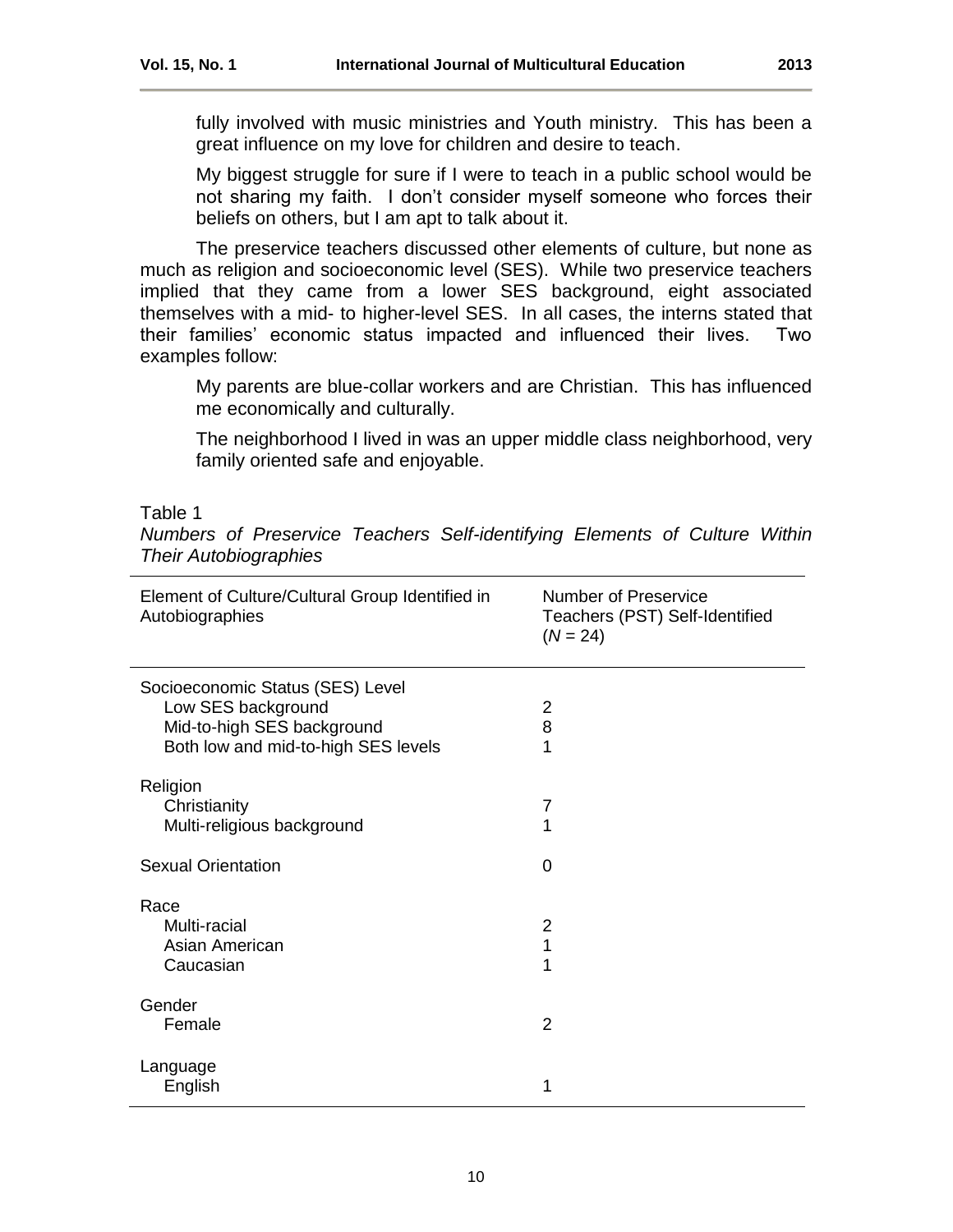# **Working with Diversity**

The preservice teachers were asked to reflect on their feelings about working with a diverse population. Diversity was not defined for the preservice teachers; however, the 17 preservice teachers who commented on this topic illustrated the definition of diversity as being ethnically or linguistically different from themselves. The preservice teachers who commented on this topic expressed a dichotomy of emotions about working with a diverse group of students. Preservice teachers alluded to either excitement or apprehension about working with students from diverse backgrounds, but the majority (10) expressed apprehension.

I have mixed feelings about working with children that are different than me. I get nervous because I want to make sure that I am offering them the best opportunities…

My dream is to work in a Title 1 school so that I can be a positive influence where it really counts. I have a heart for helping others, especially children.

(Intern speaks of past experience) I was not nervous going into the school but after the first day there I was panicking. The teacher spoke in black vernacular to the students and her form of classroom management was to literally scream over the loud students. She was going to "call their mamas" or "put them out" if they did not behave. I was scared out of my mind.

# **Career Choice**

When the preservice teachers were asked why they picked elementary education as a career choice, 13 of the 24 preservice teachers responded that they always loved children. The preservice teachers used the autobiography as a space to share an experience or elaborate on why they enjoy children.

I always knew I wanted to be a teacher, I love working with children. I love working with children and have worked with children as a nanny for 5 years.

While the preservice teachers made connections to the love of children, or childhood memories, only two interns related their career choice in education to an understanding of educational pedagogy, children's learning, or teaching methods.

I always knew I wanted to work with children so I decided to either become a pediatric nurse or a teacher. In HS I took on nursing for 3 years and got my CNA license. My senior year I decided to be a kindergarten aide and that's when I knew I was meant to be a teacher. I absolutely loved every single day that I spent in the classroom with those kids.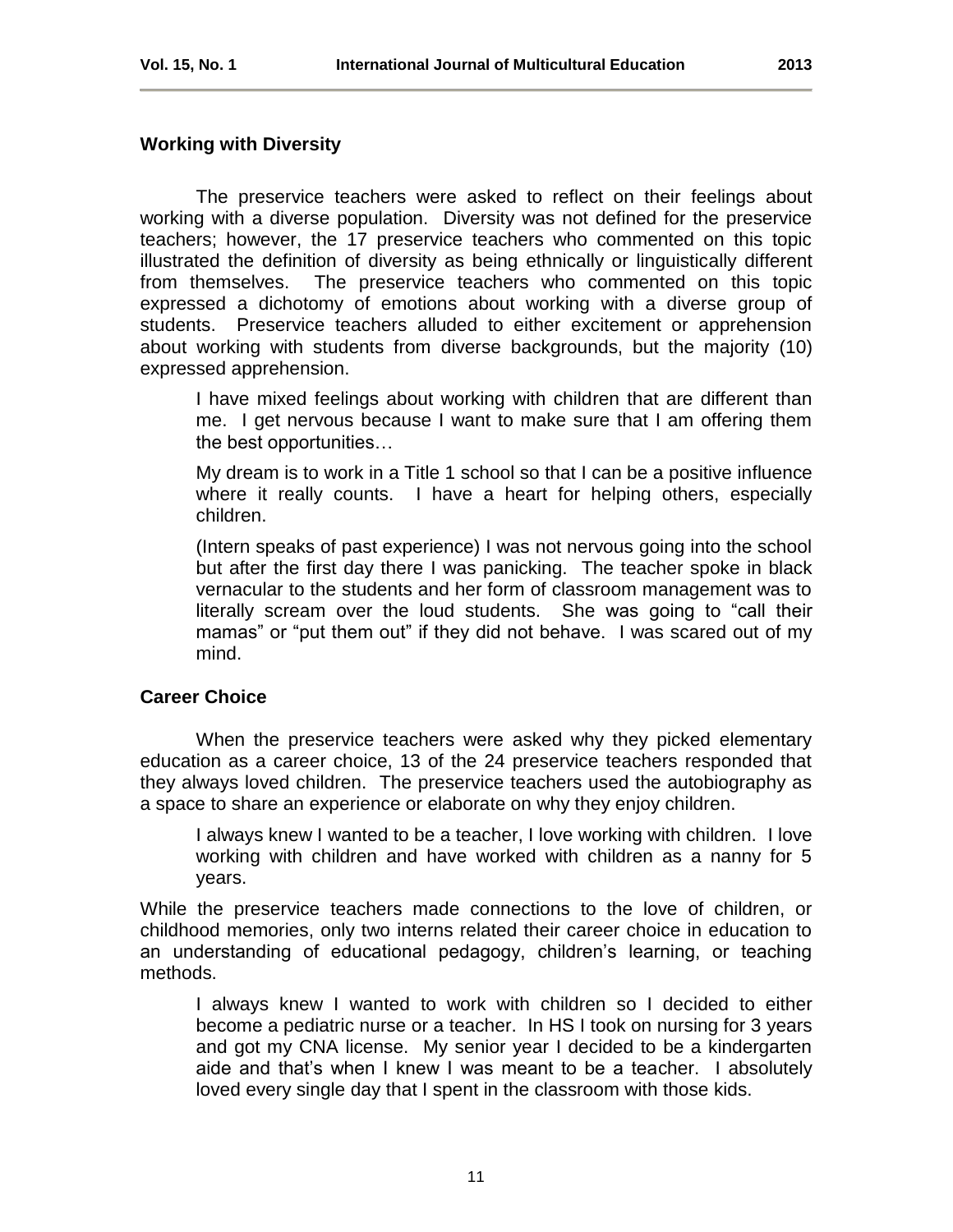### <span id="page-11-0"></span>**Findings about Question 2: How Can Brief Autobiographies Assist Teacher Educators in the Development of Course Content and Culturally Responsive Preservice Teachers?**

At the end of the semester, the instructor of the course (first author) was interviewed by the second author about the use of brief autobiographies with preservice teachers. The instructor used the autobiographies as a tool for developing course content that could more effectively lead the preservice teachers in the study on a journey of self-reflection and ultimately the development of a culturally responsive pedagogy. When asked why she used autobiographies as a pedagogical tool, the instructor stated, "I wanted to find a way for my preservice teachers to explore their own identity and their culture.... kept hearing the words, when I deal with 'those' children; 'when I deal with the other children.'" She further stated that the preservice teachers saw ethnicity and language as barriers instead of searching for ways to explore how to teach all children.

#### **Reflection**

The instructor used a figure (see Figure 1) to visually represent the different elements that comprise culture (Banks, 2006). By doing so, she felt that the preservice teachers were able to recognize culture as "…this spectrum, this grand idea made of different components and to see where you fit into all these different areas of race, ethnicity, gender, religion, language, sexuality…you begin to see that your culture is composed of many components."

The instructor also elaborated that use of autobiographies gave preservice teachers the time to process their own thoughts about their culture. "There's something to storytelling and the written word…taking the time to think, then process, and write it to really explore your metacognition of who you are." The preservice teachers suggested different aspects of culture impacted their lives such as socioeconomic status, religion, and ethnicity.

### **Connectiveness**

The instructor felt that the autobiographies were a way for the preservice teachers to see a connection to other people by referring to the different components of culture.

You might…you might have this White culture, but then you see you are not only White, but White, Italian, Presbyterian, second language learner, homosexual…all these different areas. So different areas of someone's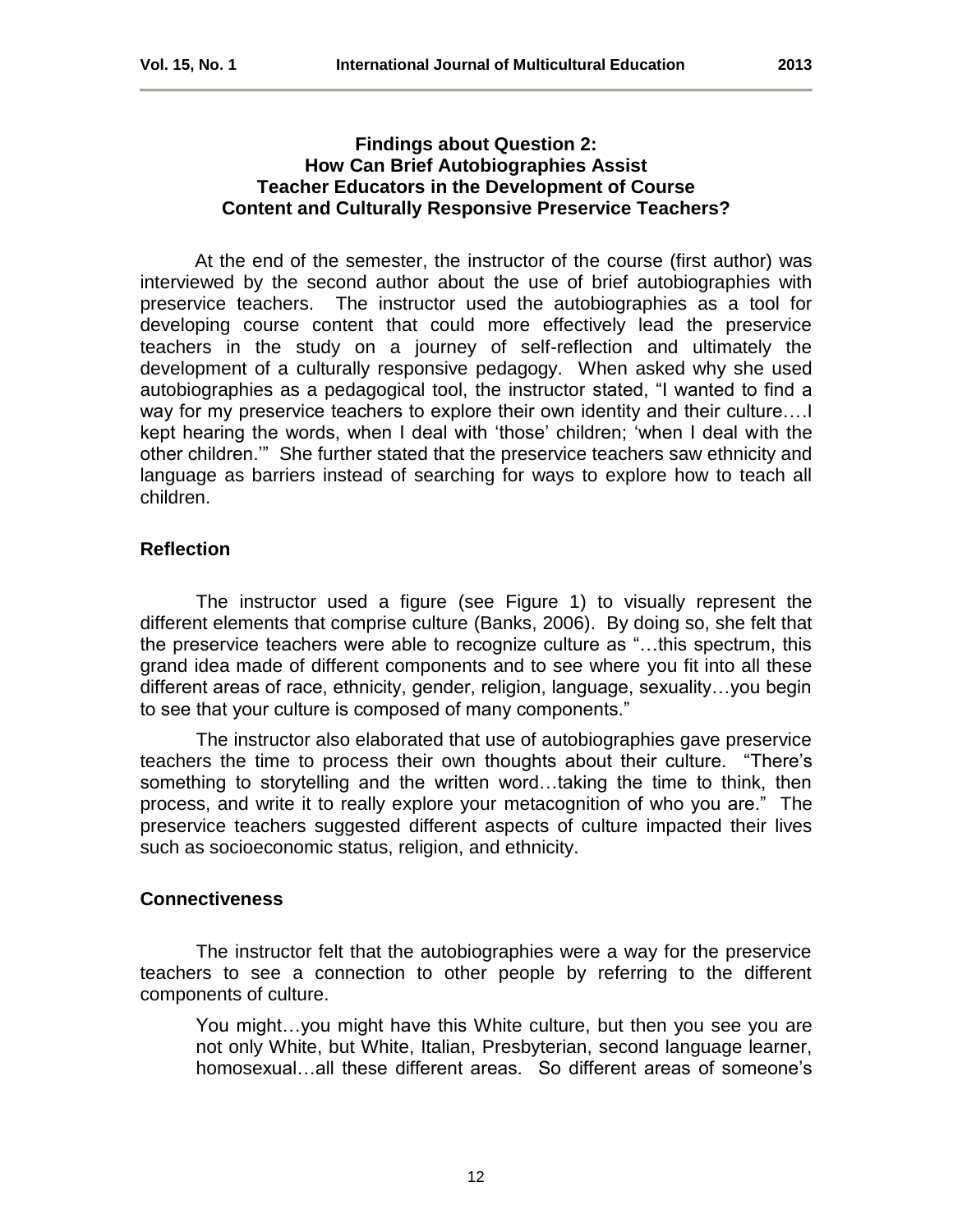When asked if there were any surprises to her findings from the snapshot autobiographies, the instructor focused on what was discussed and what was not: "I was not surprised with how many students identified with religion, but rather how strongly they spoke of their religion." She also stated,

Another surprise to me might be sexuality….No one identified themselves as a homosexual, heterosexual, or bisexual; they just skipped it. I had one student who wrote in the autobiography 'sexuality' and then she wrote the word "really" and a question mark. I felt like she couldn't even believe I was discussing these issues.

### **Future Use**

When discussing the use of this assignment in the future, the instructor believed the preservice teachers' initial autobiographies could be used as a tool to connect future assignments with preservice teachers learning about different cultures, as well as a starting point to look at culture.

I really think that looking further into how to really develop it more would benefit…and for me as an instructor, to guide them through this process. So it's not just self-exploration, but a guidance of "What does this do for my teaching? What does this mean for the students I teach?"

The instructor observed that after reading her preservice teachers' autobiographies, she could then think about course content and how to align it to her students' current understandings of their personal culture: "We have to start with understanding our own culture and the components of it."

The instructor further elaborated on this assignment and considered it a stepping-stone to other course content as a way of bridging culture with classroom teaching. Through this assignment, she could guide preservice teachers to explore, "How does my culture influence how I teach?" and "What does this mean for the students that I teach?" She maintained that the autobiography should not be just a "one-time assignment." The second author/interviewer agreed and further suggested the preservice teachers could "work on their own autobiography, but then they work on a biography of someone else in the class." The instructor followed with the idea that preservice teachers could interview families in the communities.

# **Pedagogical Tool**

As a pedagogical tool for developing a culturally responsive pedagogy, the instructor stated that this assignment was a "great starting point to embark on a journey of learning about culture, your own culture, and your cultural identity." The instructor made culturally responsive decisions in response to the preservice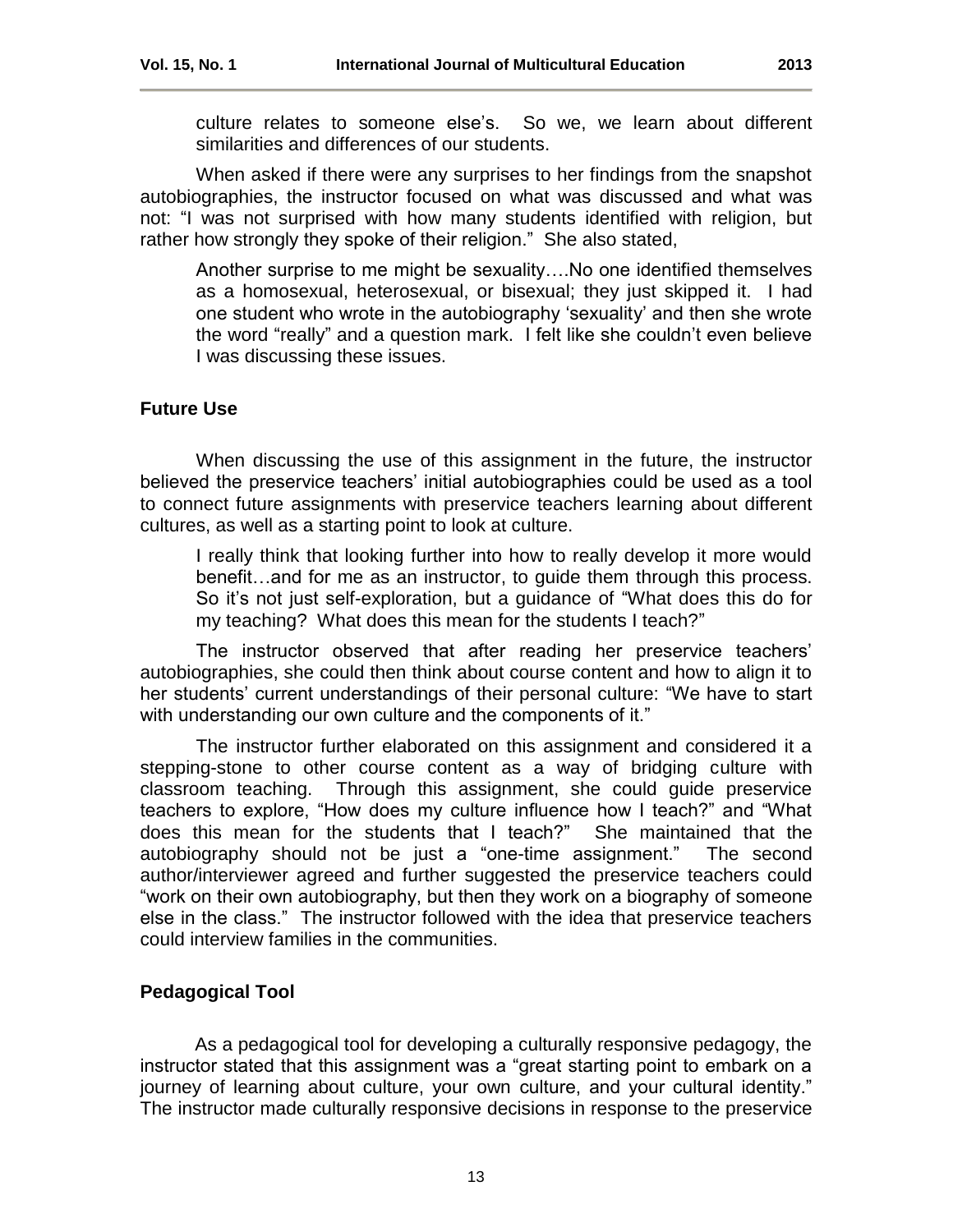teachers' autobiographies. Based upon the readings of the autobiographies, the instructor purposefully selected which of the two schools the preservice teachers would be assigned to for their internship. The instructor wanted to provide the preservice teachers with a different school setting than they had experienced in their first internship. The instructor also purposefully selected guest speakers to foster dialogue about culturally responsive issues that the instructor deemed important from reading the autobiographies.

One of the guest speakers talked about free and reduced lunch status. I thought it was important for the preservice teachers to understand what being eligible for free and reduced lunch could *mean* for a child. Many of the preservice teachers did not identify with poverty, and I thought that would be important.

The instructor saw autobiographies as "powerful tool[s] in the students' exploration of their cultural identity." The second author/interviewer agreed, observing that the autobiographies enhanced the students' abilities to share their voices.

### **Discussion**

<span id="page-13-0"></span>We collected and analyzed preservice teachers' 10-minute autobiographies to learn more about the use of autobiographies as a channel for assessing preservice teachers' self-perceptions and cultural awareness. The instructor utilized this quick pedagogical tool to then develop course content that could lead to further facilitation of culturally responsive pedagogy with preservice teachers. The preservice teachers wrote specifically about (a) their culture, (b) their feelings about working with diverse students, and (c) their decisions to choose education as a career. In addition to the 24 preservice teachers' autobiographies, we conducted an interview with the instructor of this course (also the first author of this manuscript). The interview was designed to learn more about the instructor's perceptions of using brief autobiographies as a tool for assessing preservice teachers' cultural awareness in order to develop teacher education course content that might foster their culturally responsive pedagogy. Her thoughts provided insight into how autobiographies might be used for preservice teachers to embark upon a self-exploration of their own culture and how autobiographies might be employed in the future.

The preservice teachers reflected upon the components of their culture they wanted to discuss openly. While approximately one-third of the preservice teachers discussed the role religion plays in their life, none of the preservice teachers reflected on their sexuality. A dichotomy of emotions was expressed by the preservice teachers who commented on working with diverse students. While the majority of preservice teachers expressed fear or apprehension, some students expressed excitement about working with students from diverse backgrounds. All of the preservice teachers in this study expressed a desire to teach children. More than half of these preservice teachers elaborated that their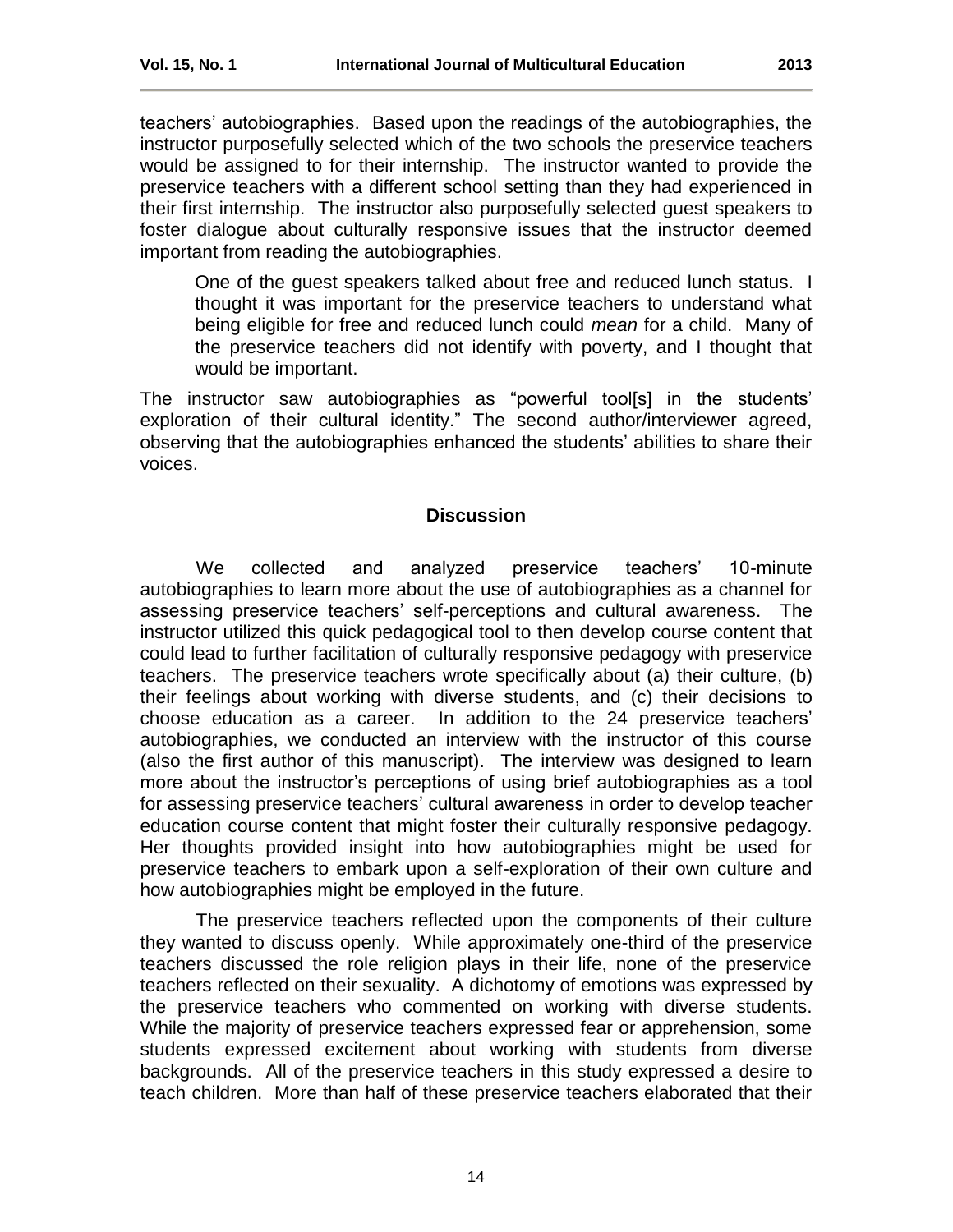desire to become a teacher because of their "love of teaching." Only two of the preservice teachers discussed pedagogical reasons or the importance of educating children. Using Banks' (2006) definition of culture as a guide for our preservice teachers to write about their culture offered us the opportunity to view where our preservice students were on their journey to becoming culturally responsive teachers, and more importantly, how we need to shape our instruction to meet the needs of our preservice teachers. As Howard (2006) stated, reflection is the first step on the path to becoming a culturally responsive teacher.

The instructor of this course stated that using brief autobiographies in the beginning of a semester could be a powerful tool for understanding many elements that comprise a person's culture and for developing an initial understanding of one's culture and connectivity to all people through different parts of his/her culture. While these autobiographies are a starting point for teacher educators as an assessment of where their preservice teachers are on their journey of viewing themselves as cultural beings, the autobiographies also afford novice teachers the opportunity to reflect on their complex multidimensional identities (Banks, 1993, 2006; Evan & Gunn, 2011; Gunn, 2011). Similar to the findings of Davis, Ramahlo, Beyerbach, and London (2008), the use of autobiographies in this study helped preservice teachers "to think about the complexity of identity formation," as well as assisting the researchers to learn about the backgrounds of the preservice teachers (p. 228).

The instructor of this course discussed how she would then use her initial understandings of the preservice teachers' autobiographies to develop course content that could **embrace** a culturally responsive pedagogy. These snapshot autobiographies provided information for the instructor to construct additional exercises throughout the semester to guide the preservice teachers in their journey while working in their field experiences. Understanding preservice teachers' current knowledge is essential to taking them on this journey.

# **Conclusion**

We call for teacher educators to provide experiences for their preservice teachers to reflect upon the connectedness of their prior knowledge and their culture. Teacher educators should provide ample opportunities for preservice teachers to work through this complex process to uncover their self-identity throughout several courses, as well as through guided practice across clinical and fieldwork experiences. We emphasize the importance of this process taking place early and throughout the education program.

Teacher educator reforms have suggested that preservice teachers need to be able to "think pedagogically, reason through dilemmas, investigate problems, and analyze student learning to develop appropriate curriculum for a diverse group of learners" (Darling-Hammond et al., 2005, p. 393). Teacher educators need to supply opportunities for preservice teachers to engage in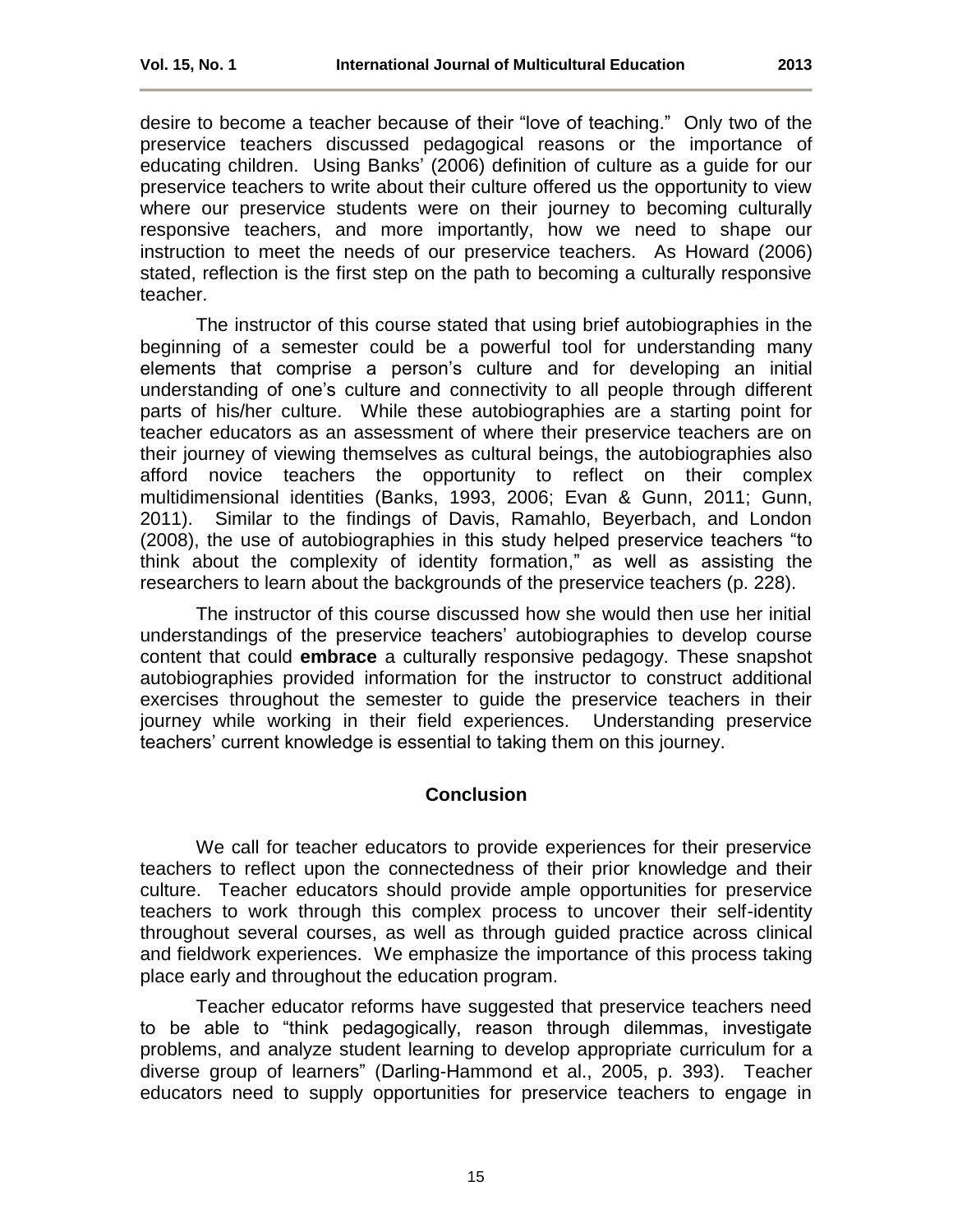reflection on how culture affects teaching and learning behaviors. We believe that given the demographics of today's schools, preparing preservice teachers to work with diverse populations is a critical component of teacher preparation. Furthermore, we believe that teacher education needs to start this preparation by giving preservice teachers the chance to reflect upon and develop an understanding of their own culture. These types of reflections will prepare preservice teachers to learn how their future students may take advantage of their own experiences as a lens for learning new information (Darling-Hammond et al., 2005; Morton & Bennett, 2010)

By providing these pedagogical experiences, preservice teachers can then begin to connect their education classroom experiences with their clinical experiences. Through the use of these snapshot autobiographies, teacher educators can ignite the reflective pedagogy of how culture, teaching practices, and self are interconnected between preservice teachers and the students they will serve.

Insights from snapshot autobiographies can assist teacher educators in laying the foundation for courageous conversationsin their classroom about culture, teaching, and learning (Singleton & Linton, 2006). Although the demographics of teacher educators mirror those of preservice teachers (Lowenstein, 2009), it is imperative that teacher educators cultivate experiences that are responsive to preservice teachers' strengths and needs. Snapshot autobiographies are an efficient tool that provides information teacher educators can use to develop and scaffold experiences to foster preservice teachers' culturally responsive pedagogy.

#### **References**

- <span id="page-15-0"></span>Adams, A., Bondy, E., & Kuhel, K. (2005). Preservice teacher learning in an unfamiliar setting. *Teacher Education Quarterly*, *32*(2), 41-64. Retrieved from<http://www.teqjournal.org/>
- Allen, J., & Hermann-Wilmarth, J. (2004). Cultural construction zones. *Journal of Teacher Education, 55,* 214-226. doi:10.1177/0022487104263540
- Anfara, V. A., Brown, K. M., & Mangione, T. L. (2002). Qualitative analysis on stage: Making the research process more public. *Educational Researcher*, *31*(7), 28-38. doi:10.3102/0013189X031007028
- Banks, J. A. (1993). Multicultural education: Characteristics and goals. In J. A. Banks & C. A. Banks (Eds.), *Multicultural education issues and perspectives* (pp. 3-28). Needham Heights, MA: Simon & Schuster, Inc.
- Banks, J. A. (2006)*. Race, culture, and education: The selected works of James A. Banks.* London, UK: Routledge.
- Berlak, A. (2008). Challenging the hegemony of whiteness by addressing the adaptive unconscious. In V. Lea & E. J. Sims (Eds.), *Undoing whiteness in*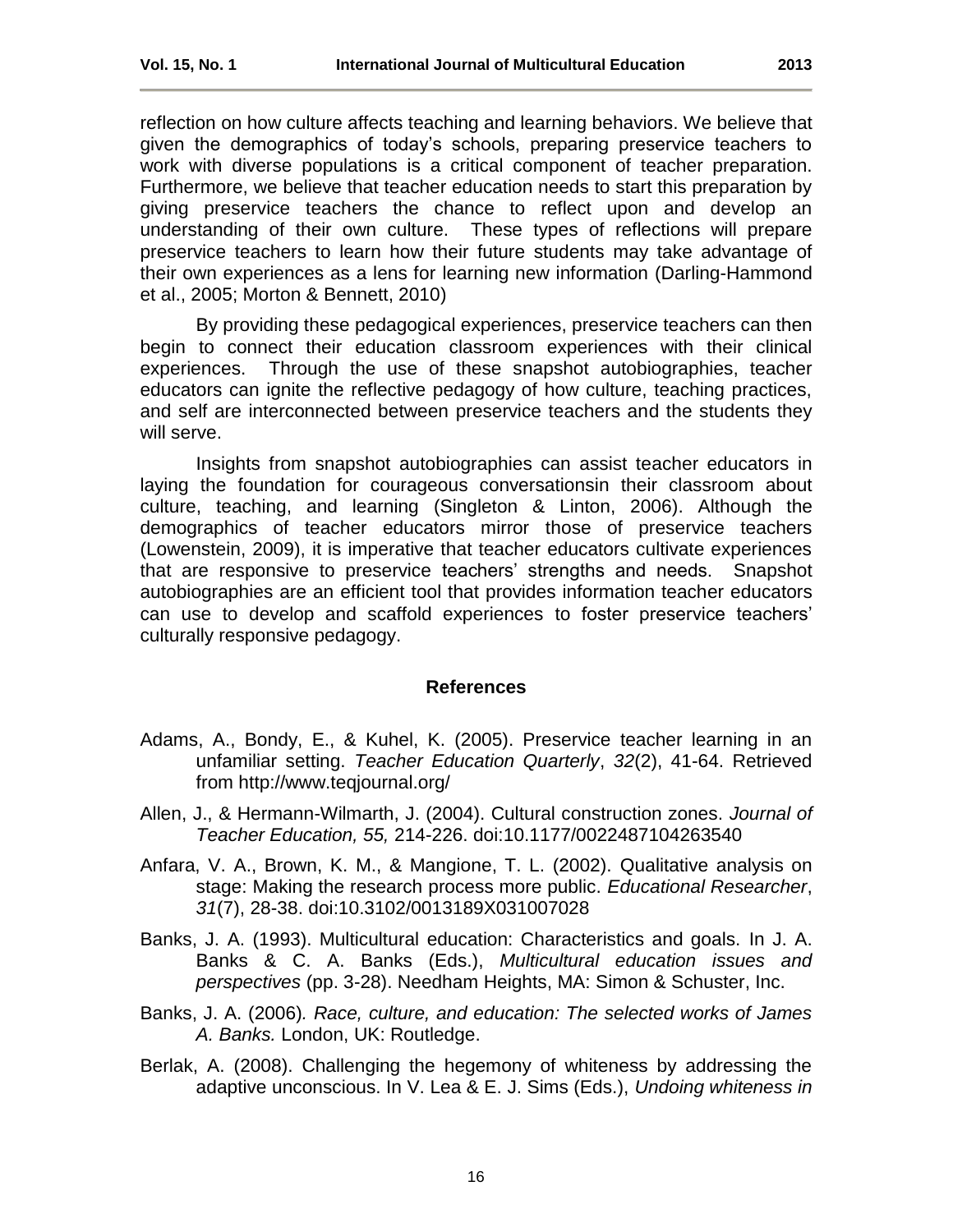*the classroom: Critical educultural teaching approaches for social justice activism* (pp. 47-66)*.* New York, NY: Peter Lang Publishing, Inc.

- Berry, R. A. (2006). Beyond strategies: Teacher beliefs and writing instruction in two primary inclusion classrooms. *Journal of Learning Disabilities, 39*(1), 11-24. doi:10.1177/00222194060390010301
- Chambless, M. S., & Bass, J. F. (1995). Effecting changes in student teachers' attitudes toward writing. *Reading Research and Instruction, 35,* 153-159. doi:10.1080/19388079509558204
- Chapman, C., Laird, J., Ifill, N., & KewalRamani, A. (2011). *Trends in high school dropout and completion rates in the United States: 1972*–*2009* (NCES 2012-006). Washington, DC: National Center for Education Statistics, US Department of Education. Retrieved from [http://nces.ed.gov/pubsearch/](http://nces.ed.gov/pubsearch/%20pubsinfo.asp?pubid=2012006) [pubsinfo.asp?pubid=2012006](http://nces.ed.gov/pubsearch/%20pubsinfo.asp?pubid=2012006)
- Darling-Hammond, L., Hammerness, K., Grossman, P., Rust, F., & Shulman, L. (2005). The design of teacher education programs. In L. Darling-Hammond & J. Bransford (Eds.), *Preparing teachers for a changing world: What teachers should learn and be able to do* (pp. 390-441). San Francisco, CA: Jossey-Bass.
- Denzin, N. K., & Lincoln, Y. S. (2005). Introduction: The discipline and practice of qualitative research. In N. K. Denzin & Y. S. Lincoln (Eds.), *The Sage handbook of qualitative research* (3rd ed., pp. 1-32). Thousand Oaks, CA: Sage Publications, Inc.
- Davis, R. D., Ramahlo, T., Beyerbach, B., & London, A. P. (2008). A culturally relevant teaching course: Reflecting preservice teachers' thinking. *Teaching Education, 19*(3), 223-234. doi:10.1080/10476210802250265
- Evans, L. S., & Gunn, A. A. (2011). It's not just the language: Culture as an essential component in preservice teacher education. *Journal of Multiculturalism in Education, 7*(1). Retrieved from [http://www.wtamu.edu/](http://www.wtamu.edu/%20journal/multiculturalism-in-education.aspx) [journal/multiculturalism-in-education.aspx](http://www.wtamu.edu/%20journal/multiculturalism-in-education.aspx)
- Fordham, S., & Ogbu, J. (1986). Black students' success: Coping with the "burden of 'acting "White.'" *Urban Review, 18*, 1-31.
- Fecho, B. (2000). Developing critical mass: Teacher education and critical inquiry pedagogy. *Journal of Teacher Education*, *51*(3), 194-199. doi:10.1177/00 22487100051003006
- Fraenkel, J. R., & Wallen, N. E. (2003). *How to design and evaluate research in education* (5th ed.). New York, NY: McGraw-Hill Publishers.
- Gay, G., & Kirkland, K. (2003). Developing cultural critical consciousness and self-reflection in preservice teacher education. *Theory Into Practice, 42,* 181-187. doi:10.1207/s15430421tip4203\_3
- Gunn, A. A. (2011). *Developing a culturally responsive literacy pedagogy: Preservice teachers, teaching cases, and postcard narratives.* (Doctoral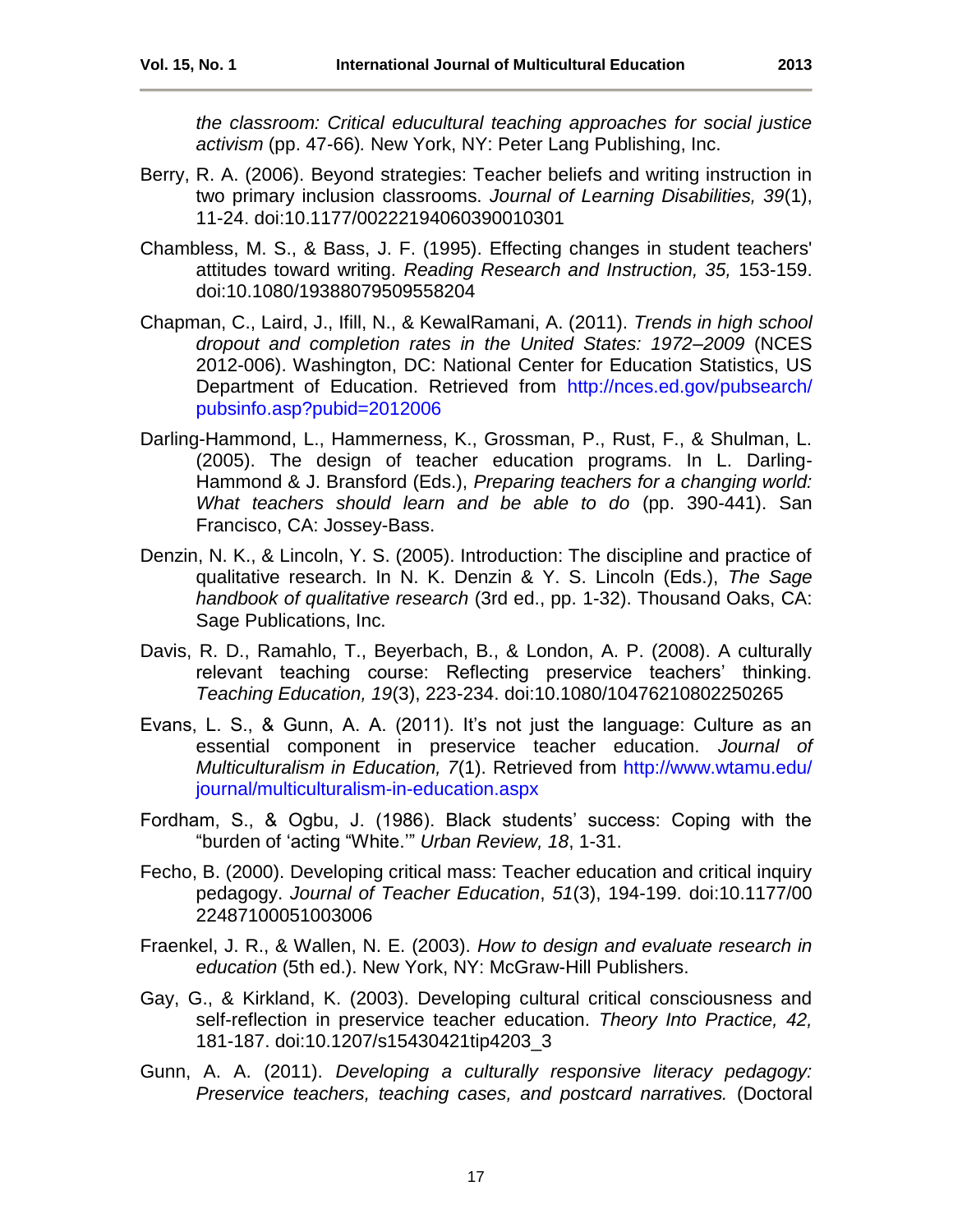Dissertation). Retrieved from Proquest Dissertation and Theses Database. (AAT3432801).

- Hale, A., Snow-Gerono, J., & Morales, F. (2008). Transformative education for culturally diverse learners through narrative and ethnography. *Teaching and Teacher Education, 24,* 1413-1425. doi:10.1016/j.tate.2007.11.013
- He, Y., & Cooper, J. E. (2009). The ABCs of preservice teacher cultural competency development. *Teaching and Teacher Education, 20*(3), 305- 322. doi:10.1080/10476210902943256
- Hemphill, F. C., & Vanneman, A. (2011). *Achievement Gaps: How Hispanic and White students in public schools perform in mathematics and reading on the National Assessment of Educational Progress* (NCES 2011-459). Washington, DC: National Center for Education Statistics, Institute of Education Sciences, U.S. Department of Education. Retrieved from <http://nces.ed.gov/nationsreportcard/pubs/studies/2011459.asp>
- Hedrick, W. B., McGee, P., & Mittag, K. (2000). Pre-service teacher learning through one-on-one tutoring: Reporting perceptions through e-mail. *Teaching and Teacher Education, 16,* 47-63. Retrieved from <http://www.journals.elsevier.com/teaching-and-teacher-education/>
- Howard, G. R. (2006). *We can't teach what we don't know: White teachers, multiracial schools* (2nd ed.). New York, NY: Teachers College Press.
- Jordan, C. (1985). Translating culture: From ethnographic information to educational program. *Anthropology & Education Quarterly, 16*(2), 105- 123.
- Kleinfeld, J. (1998). The use of case studies in preparing teachers of cultural diversity. *Theory Into Practice, 37*(2), 140-147. doi: 10.1080/00405849809 543797
- Kvale, S., & Brinkmann, S. (2009). *Interviews.* Thousand Oaks, CA: Sage Publications, Inc.
- Ladson-Billings, G. (1995). Toward a theory of culturally relevant pedagogy. *American Educational Research Journal, 32*, 465-491. doi:10.3102/00028 312032003465
- Ladson-Billings, G. (2000). Fighting for our lives: Preparing teachers to teach African American students. *Journal of Teacher Education*, *51*(3), 206-214. doi:10.1177/0022487100051003008
- Lea, V., & Sims, E. J. (2008). Introduction: Undoing Whiteness in the classroom: Different origins, shared commitment. In V. Lea & E. J. Sims (Eds.), *Undoing Whiteness in the classroom: Critical educultural teaching approaches for social justice activism* (pp. 1-28). New York, NY: Peter Lang Publishing.
- Leftwich, S., & Madden, M. (2006). Doing the ABC's: An introspective look at process. In R. R. Schmidt & C. Finkbeiner (Eds.), *ABC's of cultural*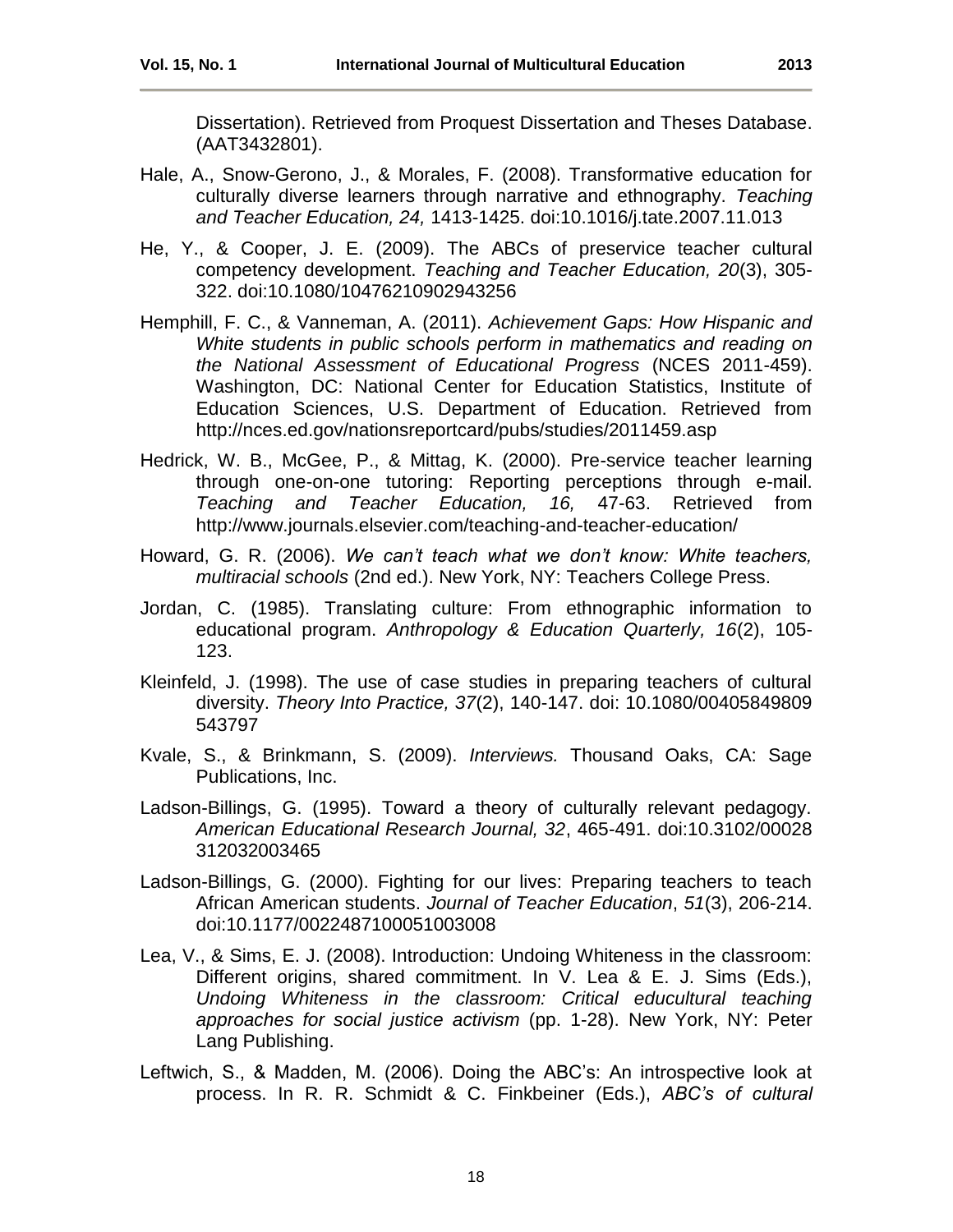*understandings and communication: National and international adaptations* (pp. 73-92)*.* Greenwich, CT: Information Age Publishing.

- Lowenstein, K. L. (2009). The work of multicultural teacher education: Reconceptualizing white teacher candidates as learners. *Review of Educational Research, 97*(1), 163-196. doi:10.3102/0034654308326161
- McFalls, E. L., & Cobb-Roberts, D. (2001). Reducing resistance to diversity through cognitive dissonance instruction: Implications for teacher education. *Journal of Teacher Education, 52*(2), 164-172. doi:10.1177/002 2487101052002007
- Mezirow, J. (1997). Transformative learning: Theory to practice. *New Directions for Adult and Continuing Education, 74,* 5-12. doi:10.1002/ace.7401
- Mezirow, J. (2000). *Learning as transformation: Critical perspectives on a theory in progress.* San Francisco, CA: Jossey-Bass.
- Morton, M. L., & Bennett, S. V. (2010). Scaffolding culturally relevant pedagogy: Preservice teachers in an urban university/school collaboration. *Journal of Ethnographic and Qualitative Research, 4*(3), 139-150*.* Retrieved from <http://www.cedarville.edu/event/eqrc/journal/journal.htm>
- Norman, K. A., & Spencer, B.H. (2005). Our lives as writers: Examining preservice teachers' experiences and beliefs about the nature of writing and writing instruction. *Teacher Education Quarterly, 32*(1), 23-40*.*  Retrieved from<http://www.teqjournal.org/>
- Pattnaik, J. (2006). Revealing and revisiting "self" in relation to the culturally different "other": Multicultural teacher education and the ABC's model. In R. R. Schmidt & C. Finkbeiner (Eds.), *ABC's of cultural understandings and communication: National and international adaptations* (pp. 111-141)*.*  Greenwich, CT: Information Age Publishing.
- Powell, R. R., Zehm, S., & Garcia, J. (1996). *Field experience strategies for exploring diversity in schools.* Englewood Cliffs, NJ: Prentice-Hall.
- Schmidt, P. R. (1999). Focus on research: Know thyself and understand others. *Language Arts, 76,* 332-340. Retrieved from [http://www.ncte.org/](http://www.ncte.org/%20journals/la) [journals/la](http://www.ncte.org/%20journals/la)
- Schmidt, P. R., & Finkbeiner, C. (Eds.). (2006). *ABC's of cultural understanding and communication: National and international adaptations.* Greenwich, CT: Information Age Publishing.
- Schmidt, P. R., & Izzo, A. (2003, January). *Home/school communication for literacy development*. Paper presented at the Educational Research Conference, Honolulu, Hawaii. Retrieved from ERIC database. (ED 473480).
- Singleton, G. L., & Linton, C. W. (2006). *Courageous conversations about race: A field guide for achieving equity in schools*. Thousand Oaks, CA: Corwin Press.